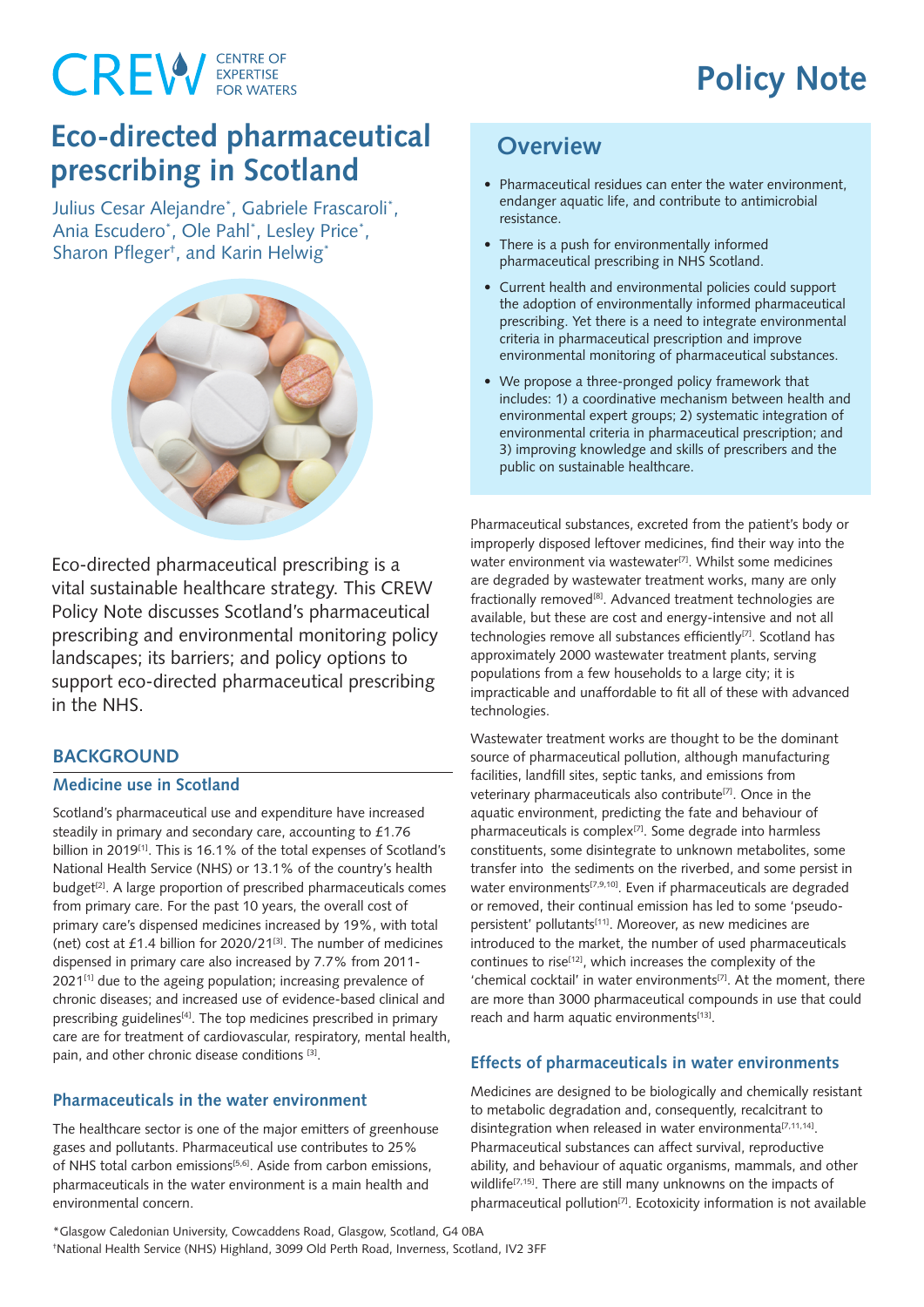### **CENTRE OF CREW** EXPERTISE

for all medicines as this marketing authorisation requirement was only introduced in 2006[16]. Moreover, pharmaceuticals enter water environemtns as complex mixtures, and the interactions of different compounds with each other and with the receiving environment are poorly understood<sup>[7]</sup>. Nevertheless, negative impacts on the environment have been demonstrated for many pharmaceuticals, and they are likely to contribute to decline in biodiversity<sup>[15]</sup>. Pharmaceuticals in the environment, particularly antimicrobials, was also associated with antimicrobial resistance in bacteria, fungi, and other microorganisms<sup>[7,17]</sup>. Whilst there is limited understanding on the contribution of environmental antimicrobial resistance on population health, this is nevertheless an area of concern, since antimicrobial resistance is a global heath problem which accounted to 4.95 million deaths in 2019<sup>[18]</sup>.

In addition, even though pharmaceutical contaminants are found in the water environment<sup>[7]</sup>, they are rarely detected in drinking waters[9,19,20].

#### **Scale of pharmaceutical pollution in Scotland**

Data on 60 substances in 11 distinct environmental matrices (including raw sewage, treated effluent, rivers, lakes and coastal waters), gathered from the Scottish Environment Protection Agency (SEPA), Scotish Water (SW), and academic sources were collated and entered into a database of over 3000 data points, providing a comprehensive baseline for Scotland<sup>[21]</sup>. Eight medicines – ibuprofen, clarithromycin, erythromycin, diclofenac, EE2, metformin, ranitidine, and propranolol – pose a higher ecotoxicological risk in inland surface waters. Three pharmaceuticals – clarithromycin, erythromycin, and ciprofloxacin – pose higher risk in terms of antimicrobial resistance. There were data gaps on spatial monitoring coverage and medicines investigated<sup>[21]</sup>.

#### **Eco-directed pharmaceutical prescribing**

Environmentally informed or eco-directed pharmaceutical prescribing is a combination of: 1) reducing pharmaceutical consumption as appropriate through improved rational prescribing; and 2) prescribing medicines which have less environmental impact based on environmental information reflected by biodegradability (or persistence), bioaccumulation potential, toxicity, and excretion profile of pharmaceutical substances<sup>[22-24]</sup>. It can contribute to reducing the environmental footprint of medicine (e.g. pharmaceutical pollution and, possibly, carbon emissions due to reduced demand and use of medicines); and reducing medical costs due to reduced pharmaceutical dose and consumption patterns[22,23,24]. Eco-directed prescribing requires behavioural and systemic changes in health and environmental sectors<sup>[25]</sup> such as the development of and adherence to a strategy for the reduction of the environmental risks of pharmaceuticals through an environmental classification system of medicines<sup>[26]</sup> and modifications on pharmaceutical selection criteria and prescribing practices<sup>[22]</sup>. Examples of eco-directed prescribing were piloted

elsewhere (e.g. Wise List in Sweden, ecopharmacovigilance in China)<sup>[27,28]</sup>. Prescribers have had high adherence to the changes<sup>[28]</sup> but knowledge and awareness of patients were low<sup>[29]</sup>. In some cases, reduction of pharmaceutical concentration in water environments has been achieved<sup>[27]</sup>, but questions remain about the optimal design of an environmentally informed formulary (a list of prescribing choices of medicines) $[30]$ .

**Policy Note**

#### **SCOTLAND'S POLICY LANDSCAPE ON PHARMACEUTICAL PRESCRIBING AND PHARMACEUTICAL POLLUTION**

Ideally, prescribing policies need to support eco-directed prescribing, whilst environmental monitoring policies need to guide the development and impact evaluation of environmentally informed formularies. There is a clear difference on the 'policy readiness' of Scotland's health and environmental sectors to support eco-directed prescribing.

Analysed policies (**Box 1**) showed that the healthcare policy landscape has the necessary policy frameworks to consider environmental sustainability in pharmaceutical selection, prescription, usage, and disposal. These policies promote a patient-centred approach to public health promotion; optimising pharmaceutical use; reducing variations in clinical practice, and reducing pharmaceutical wastes, which are cognisant of the need to reduce pharmaceutical pollution. However, there are gaps in the integration of environmental criteria in medicine selection and prescribing. Environmental monitoring policies also offer limited opportunities for a full and regular impact evaluation of a changed prescribing strategy. Regular monitoring of pharmaceutical pollution is restricted to a small number of pharmaceuticals, selected by a risk-based approach driven by the European Water Framework Directive and its translation into Scottish policies.

#### **FUTURE PERSPECTIVES FOR SCOTLAND'S ECO-DIRECTED PHARMACEUTICAL PRESCRIBING STRATEGY**

The future success of eco-directed pharmaceutical prescribing in Scotland is dependent on closing policy gaps and implementation barriers. Identified gaps and barriers focus on: 1) limited strategies in integrating environmental information in pharmaceutical prescribing; 2) lack of a diverse national body coordinating high-level policy advocacy; 3) low stakeholders' knowledge on pharmaceuticals' environmental impacts; and 4) limitations on monitoring practices for pharmaceutical substances. These gaps and barriers could also direct future research that will contribute to the knowledge base for eco-directed pharmaceutical prescribing in the Scottish context.

#### **Limited strategies in integrating environmental information in pharmaceutical prescribing**

Operational guidelines and specific interventions are limited









**Scottish Government** Riaghaltas na h-Alba ||Riaghalt<br>||gov.scot

University for the Common Good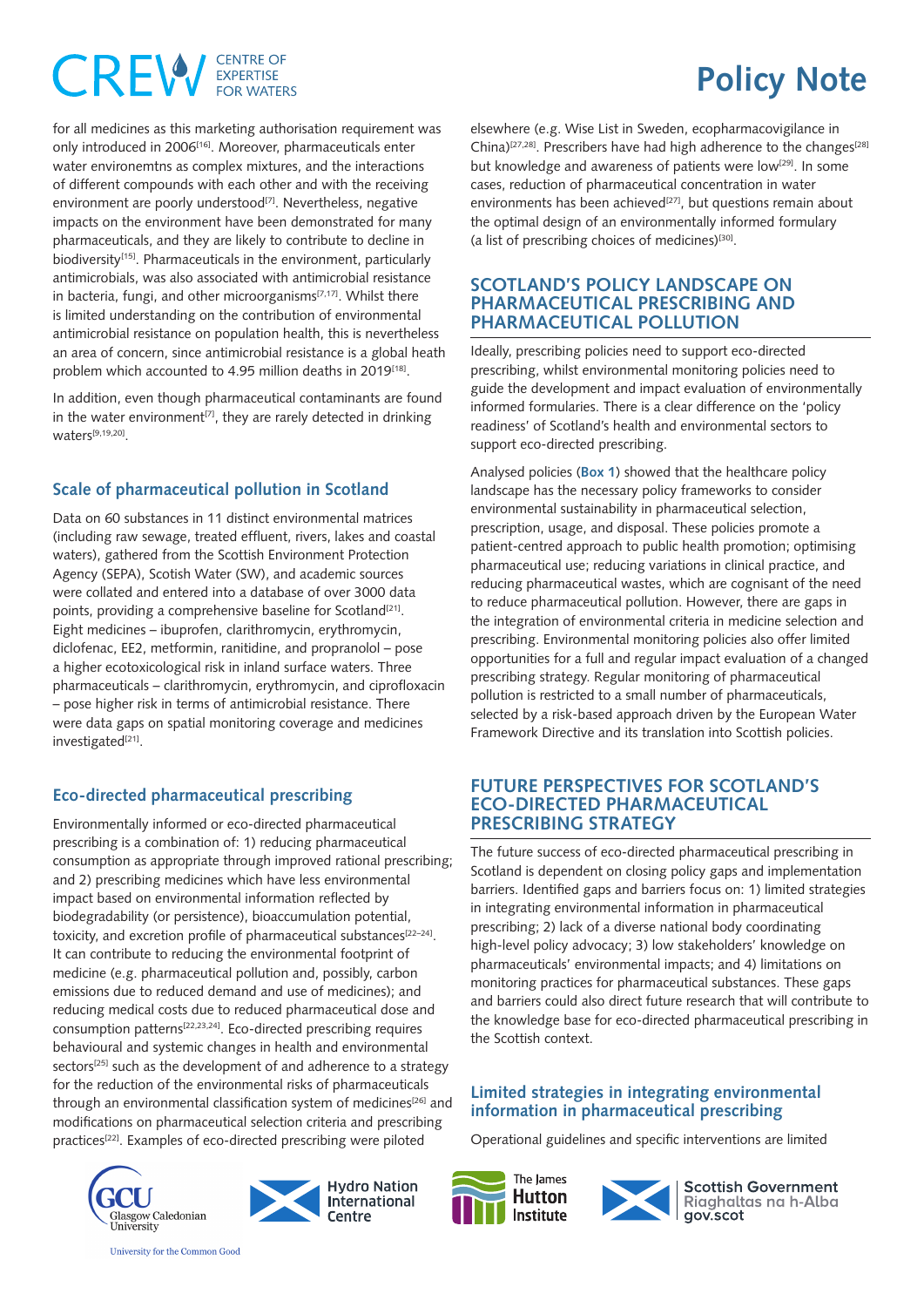# **CREW** EXPERTISE

## **Policy Note**

#### **Box 1. Health and environmental policies analysed Health policies**

- *• [National](https://www.gov.scot/publications/national-clinical-strategy-scotland/) Clinical Strategy for Scotland*
- *• Realistic [Medicine](https://www.gov.scot/publications/cmo-annual-report-2020-21/)*
- *• Health and Social Care [Delivery](https://www.gov.scot/publications/health-social-care-delivery-plan/) Plan*
- *• Effective Prescribing and [Therapeutics](https://www.therapeutics.scot.nhs.uk/prescribing-strategies/)*
- *• Achieving Excellence in [Pharmaceutical](https://www.gov.scot/publications/achieving-excellence-pharmaceutical-care-strategy-scotland/) Care – A Strategy for [Scotland](https://www.gov.scot/publications/achieving-excellence-pharmaceutical-care-strategy-scotland/)*
- *• [Prescription](https://www.gov.scot/publications/prescription-excellence-vision-action-plan-right-pharmaceutical-care-through-integrated-partnerships-innovation/) for Excellence – A Vision and Action Plan*
- *• [Polypharmacy](https://www.therapeutics.scot.nhs.uk/wp-content/uploads/2018/04/Polypharmacy-Guidance-2018.pdf) Guidance Realistic Medicine*
- *• UK's 20-year Vision for [Antimicrobial](https://www.gov.uk/government/publications/uk-20-year-vision-for-antimicrobial-resistance) Resistance*
- *• [Introduction](https://www.scottishmedicines.org.uk/media/2729/the-introduction-and-availability-of-medicines.pdf) and Availability of Newly Licensed Medicines in the NHS [Scotland](https://www.scottishmedicines.org.uk/media/2729/the-introduction-and-availability-of-medicines.pdf)*
- *• Guidance to Further [Strengthen](https://www.scottishmedicines.org.uk/media/2726/safe-and-effective-use-of-new-medicines.pdf) the Safe and Effective use of New [Medicines](https://www.scottishmedicines.org.uk/media/2726/safe-and-effective-use-of-new-medicines.pdf)*
- *• Scottish Medicine [Consortium](https://www.scottishmedicines.org.uk/media/3574/20180712-a-guide-to-the-scottish-medicines-consortium.pdf) on Licensing Medicines*
- *• RPS [Competency](https://www.rpharms.com/Portals/0/RPS document library/Open access/Professional standards/Prescribing competency framework/prescribing-competency-framework.pdf) Framework for All Prescribers*
- *• RPS [Sustainability](https://www.rpharms.com/recognition/all-our-campaigns/policy-a-z/sustainability-policy/policies) Policies*

#### **Environmental policies**

- *• A fairer and greener [Scotland](https://www.gov.scot/publications/fairer-greener-scotland-programme-government-202122/)*
- *• SEPA [Regulatory](https://www.sepa.org.uk/media/219427/one-planet-prosperity-our-regulatory-strategy.pdf) Strategy on One Planet Prosperity*
- *• SEPA Water and [Wastewater](https://sectors.sepa.org.uk/media/1122/water-supply-and-waste-water-sector-plan.pdf) Sector Plan*
- *• The Water [Environment](https://www.legislation.gov.uk/ssi/2011/209/made/data.pdf) (Controlled Activities) (Scotland) [Regulations](https://www.legislation.gov.uk/ssi/2011/209/made/data.pdf)*
- *• EU Water [Framework](https://eur-lex.europa.eu/legal-content/en/TXT/?uri=CELEX:32000L0060) Directive*
- *• EU [Environmental](https://eur-lex.europa.eu/legal-content/EN/TXT/PDF/?uri=CELEX:32008L0105&from=EN) Quality Standards Directive*
- *• EU Priority [Substances](https://eur-lex.europa.eu/LexUriServ/LexUriServ.do?uri=OJ:L:2013:226:0001:0017:en:PDF) Directive*
- *• Strategic Approach to [Pharmaceuticals](https://ec.europa.eu/environment/water/water-dangersub/pdf/strategic_approach_pharmaceuticals_env.PDF) in the Environment*
- *• Control of Priority and Dangerous [Substances](https://www.sepa.org.uk/media/59968/policy_61-control-of-priority-and-dangerous-substances-and-specific-pollutants-in-the-water-environment.pdf) and Specific Pollutants in the Water [Environment](https://www.sepa.org.uk/media/59968/policy_61-control-of-priority-and-dangerous-substances-and-specific-pollutants-in-the-water-environment.pdf)*
- *• The Scotland River Basin District [\(Standards\)](https://www.gov.scot/binaries/content/documents/govscot/publications/regulation-directive-order/2014/08/scotland-river-basin-district-standards-directions-2014/documents/00457867-pdf/00457867-pdf/govscot%3Adocument/00457867.pdf) Directions*
- *• [Assessment](https://www.sepa.org.uk/media/152818/wat_rm_40.pdf) of Numeric Discharge Quality Conditions*

#### RPS – Royal Pharmaceutical Society;

SEPA – Scottish Environment Protection Agency; EU – European Union

for environmental sustainability in pharmaceutical prescribing. Decision-making tools for prescribers are not available if they want to swap two medicines with similar clinical effects but different ecotoxicity values. Available environmental risk assessment reports for medicines' marketing authorisation are not transparent and some actors highlighted that these are not considered when the Medicines Healthcare Products Regulatory Agency (MHRA) and Scottish Medicines Consortium (SMC) license new pharmaceuticals in the UK.

These bodies only consider safety, effectiveness, and cost of pharmaceuticals when awarding licenses.

#### **Lack of a diverse national body coordinating high-level advocacy for eco-directed pharmaceutical prescribing**

The SMC, Scottish Antimicrobial Prescribing Group (SAPG), One Health Breakthrough Partnership (OHBP), and Scottish Environmental Anaesthesia Group (SEA-G) advocate for sustainable healthcare transition at national and regional levels. However, consulted stakeholders highlighted that their initiatives on reducing pharmaceutical pollution are not well-coordinated, which could result in duplication of initiatives and missed opportunities for a stronger and more collective approach

for policy change at a national scale.

Trained ecotoxicity specialists have the technical expertise to evaluate environmental risk assessment reports of pharmaceuticals for market authorisation but they are not part of the SMC and Area Drug Therapeutic Committees. This aligns with other health technology appraisal bodies in the UK (e.g., MHRA, National Institute for Health and Care Excellence, and the All Wales Medicines Strategy Group) which also use the current criteria for authorisation. Moreover, SMC's composition (medical specialists, pharmacists, NHS board representatives, health economists, pharmaceutical industry, representatives from the public, and members providing administrative support) may not be aligned with requirements of the NHS's sustainability goals.

#### **Low stakeholder's knowledge on pharmaceuticals' environmental impacts**

There is low level of knowledge and awareness amongst healthcare professionals and the public about the impacts of pharmaceuticals on the environment. There is low public awareness on the environmental impact of pharmaceuticals beyond a limited awareness of good disposal practices (e.g. take-back schemes)<sup>[8]</sup>. There is an appetite to reduce pharmaceutical use and pollution; however, educational interventions are limited[8].

#### **Limitations on monitoring practices for pharmaceutical substances**

Environmental policies in Scotland are generally robust. However, due to the risk-based approach, key policies do not provide comprehensive monitoring requirements for pharmaceutical substances (e.g. Pollution Prevention and Control Regulations 2012). Moreover, policy provisions on pharmaceutical monitoring (e.g. Regulatory Method on the Assessment of Numeric Discharge Quality Conditions) only focus on compliance monitoring that do not support the need of eco-directed prescribing. Monitoring beyond compliance would help evaluate the impact of ecodirected prescribing; however, there is a need to identify who should bear the cost of sampling and analysis; and appropriate feedback mechanisms in sharing and utilising results for pharmaceutical prescribing decisions. Moroever, the selection of substances for monitoring based on current risk assessments could be hampered by knowledge gaps on ecotoxicity, chronic toxicity, long-term biological effects, and complex mixture interactions of pharmaceuticals.

#### **POLICY RECOMMENDATIONS**

Eco-directed pharmaceutical prescribing requires multi- and intersectoral policy change<sup>[7]</sup>. A strategic approach to improving the capability and motivation of prescribers to adopt eco-directed prescribing, whilst removing barriers to its full implementation, is vital. An immediate action is to lay the foundations of an eco-directed prescribing programme within Scotland's health and environmental sectors. These foundations should foster high- and grassroots-level policy advocacies that will push for the institutionalisation of the strategy in key Scottish Government agencies (e.g., NHS Scotland, Public Health Scotland, SEPA) whilst addressing identified barriers. A three-pronged policy framework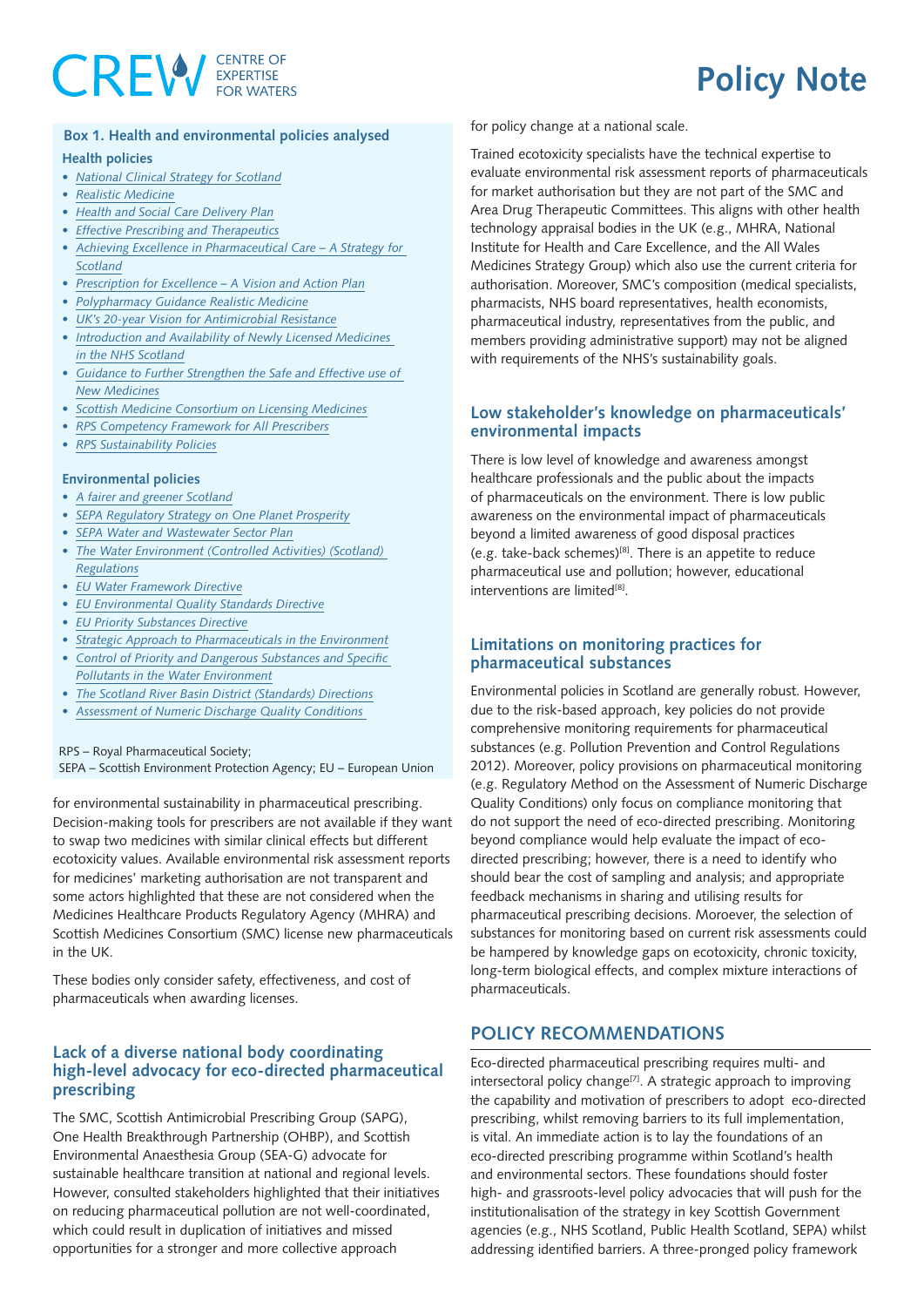### **CENTRE OF** CREW

### **Policy Note**

is recommended based on related evidence on eco-directed prescribing from international studies (**Box 2**).

#### **Organise a nationwide multi-stakeholder expert group on eco-directed pharmaceutical prescribing**

The organisation of a coordinative mechanism linking SMC, SAPG, OHBP, and SEA-G, under a nationwide umbrella group that could be co-led by Public Health Scotland and SEPA, and under the remit of Scottish Government's Realistic Medicine strategy would be helpful in implementing high-level advocacy for the adoption of an eco-directed prescribing strategy within health and environmental sectors. These groups have unique expertise and remits on medicine appraisal (SMC), antimicrobial resistance (SAPG), reducing carbon footprint, specifically of inhalational anaesthetic gases (SEA-G), and reducing pharmaceutical pollution in the environment (OHBP), which should be brought together for a more coordinated approach. A nationally coordinated approach may save resources, concentrate expertise, and provide consistent guidance, however, but a national advisory group to inform regional teams is also feasible.

Including ecotoxicity specialist in the group is also important for advocating, assessing, and providing evidence-based environmentally informed recommendations on pharmaceutical use. Representation from Area Drug Therapeutic Committees should be ensured to safeguard potential concerns on the local usability of changed formulary. Ad-hoc committees for specific health conditions could also inform proper integration of environmental criteria on pharmaceutical prescription for specific therapeutic pathways.

#### **Integrate environmental criteria in medicine appraisal and formulary development**

Environmental criteria in SMC's medicine appraisal process and the development of regional and national formularies should be integrated by utilising available ecotoxicity data of pharmaceuticals<sup>[19]</sup>. A new prescribing guideline and the inclusion of environmental criteria could result in changes to the therapeutic regime for some patients. A patient-centred approach through education and shared-decision making should be followed to appropriately prescribe medicines aligned with patients health choices and goals[34].

A pragmatic, stepwise, and regional development of a joint formulary has already started for some therapeutic areas (e.g. skin, gastrointestinal, or infections) in Lothian<sup>[35]</sup> and this is an opportunity for the integration of ecotoxicity data in medicine selection<sup>[19]</sup>. By doing so, an environmentally informed Lothian Joint Formulary (East)<sup>[35]</sup> could be the template for the North and West regions' formulary; eventually leading to a consistent and environmentally informed formulary development across Scotland.

Environmental monitoring beyond compliance is ideal to supporting the development of an environmentally informed formulary; however, this would require sustained investment for sampling and analysis. International collaborations for the creation of a definitive, enhanced, and transparent ecotoxicity database should be explored. Leveraging existing public-private partnership with pharmaceutical companies in the SMC's Users Group Forum is possible for sharing ecotoxicity data of pharmaceuticals; and

#### **Box 2. Three-pronged policy framework for eco-directed pharmaceutical prescribing in Scotland**

- **• Organise a national level multi-stakeholder expert group.** *Multi-sectoral collaboration was associated with reduced prescription of diclofenac in an eco-directed pharmaceutical prescribing study in The Netherlands[31].*
- **• Integrate environmental criteria in formulary development supported by regular environmental monitoring of pharmaceuticals.**

*Stockholm Region's Drug Therapeutic Committee in Sweden considers environmental criteria in formulary development[32]. Reduced antibiotic prescription in China was associated with eco-directed prescribing supported by monthly monitoring of antibiotic residues in a water environment[27].*

**• Improve stakeholders' knowledge on sustainable healthcare.** *Capability-building activities on sustainable pharmaceutical consumption delivered by pharmacists and doctors in German schools and sports clubs resulted in increased environmental awareness, proper disposal, and reduced painkiller use[8].Distribution of informative guide booklets on how to interpret environmental classification of pharmaceuticals was associated with increased prescribers' adherence to an environmentally informed formulary[33].*

possibly, funding environmental monitoring activities for more pharmaceuticals. Modelling based on local prescription data could also be a complementary way to measure the strategy's success.

#### **Improve stakeholders' knowledge and skills on sustainable healthcare**

An integrated and comprehensive communications and advocacy strategy to improve knowledge and skills of prescribers and the public on pharmaceutical pollution and ways to prevent it should be implemented with other NHS's health campaigns. Integrating key messages on pharmaceutical pollution and its prevention could be embedded in existing health education and campaigns (e.g. antimicrobial stewardship programme, pharmacy take-back scheme) for cost efficiency. Community pharmacies could help in consistent and widespread public messaging. Pharmacists are key implementers of clinical advice provision, prescribing guideline development, and capacity-building, which are essential components of the antimicrobial stewardship programme<sup>[34]</sup>. However, additional resources and careful messaging is needed to avoid blaming the patients.

In conclusion, there are opportunities through policy change to support eco-directed pharmaceutical prescribing in Scotland. These could be meaningfully utilised through robust, comprehensive, and coordinated strategies fostered by multi- and intersectoral collaboration between the health and environmental sectors. There is also a need to invest in a research agenda to evidence the need for policy changes as the Scottish Government adopts eco-directed prescribing<sup>[6]</sup>. Evaluation of environmental impact should be coupled with research on adherence to prescribing changes, health outcomes, and patient satisfaction. Full scale implementation of eco-directed prescribing is a long process and requires long-term investment, although eminently suitable for step-wise introduction.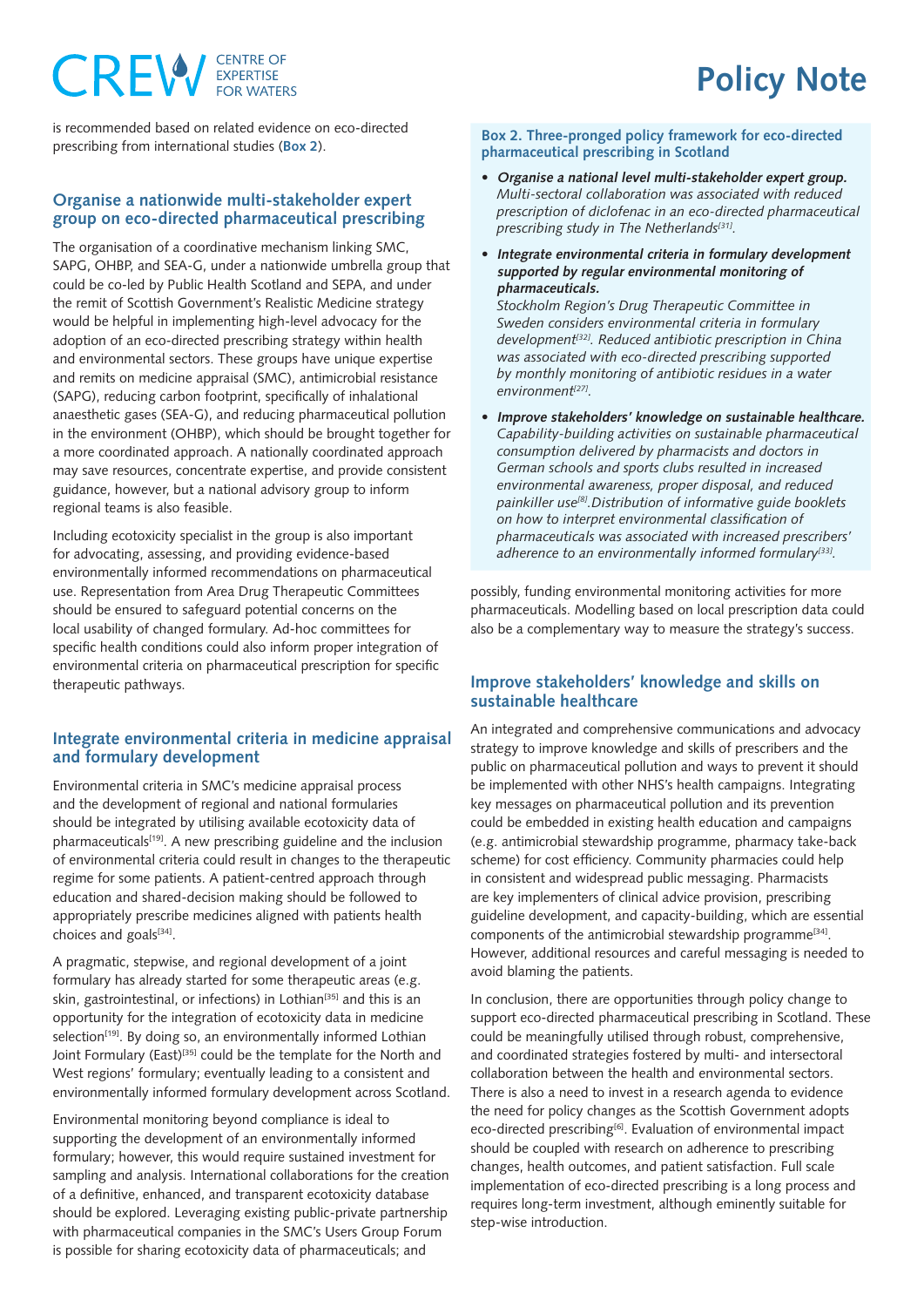# **CREW** EXPERTISE

## **Policy Note**

#### **REFERENCES**

- 1 ISD Scotland. Costs book table R600 Pharmacy drugs expenditure, by NHS sector, by Board. [Internet]. (n.d.) [cited 2022 Mar 9]. Available from: [https://www.isdscotland.org/](https://www.isdscotland.org/Health-Topics/Finance/Publications/2019-11-19/Costs_R600_2019.xlsx) [Health-Topics/Finance/Publications/2019-11-19/Costs\\_](https://www.isdscotland.org/Health-Topics/Finance/Publications/2019-11-19/Costs_R600_2019.xlsx) [R600\\_2019.xlsx](https://www.isdscotland.org/Health-Topics/Finance/Publications/2019-11-19/Costs_R600_2019.xlsx)
- 2 Robson, K. Medicines in Scotland. [Internet]. 2020 [cited 2022 Mar 9]. Available from: [https://digitalpublications.](https://digitalpublications.parliament.scot/ResearchBriefings/Report/2020/1/16/Medicines-in-Scotland-1) [parliament.scot/ResearchBriefings/Report/2020/1/16/](https://digitalpublications.parliament.scot/ResearchBriefings/Report/2020/1/16/Medicines-in-Scotland-1) [Medicines-in-Scotland-1](https://digitalpublications.parliament.scot/ResearchBriefings/Report/2020/1/16/Medicines-in-Scotland-1)
- 3 Public Health Scotland. Dispenser payments and prescription cost analysis. [Internet]. 2021 [cited 2022 Feb 17]. Available from: [https://publichealthscotland.scot/publications/](https://publichealthscotland.scot/publications/dispenser-payments-and-prescription-cost-analysis/dispenser-payments-and-prescription-cost-analysis-financial-year-2020-to-2021/ ) [dispenser-payments-and-prescription-cost-analysis/dispenser](https://publichealthscotland.scot/publications/dispenser-payments-and-prescription-cost-analysis/dispenser-payments-and-prescription-cost-analysis-financial-year-2020-to-2021/ )[payments-and-prescription-cost-analysis-financial-year-2020](https://publichealthscotland.scot/publications/dispenser-payments-and-prescription-cost-analysis/dispenser-payments-and-prescription-cost-analysis-financial-year-2020-to-2021/ ) [to-2021/](https://publichealthscotland.scot/publications/dispenser-payments-and-prescription-cost-analysis/dispenser-payments-and-prescription-cost-analysis-financial-year-2020-to-2021/ )
- 4 Audit Scotland. NHS in Scotland 2016. [Internet]. 2016 [cited 2022 Feb 17]. Available from: [https://www.audit-scotland.](https://www.audit-scotland.gov.uk/publications/nhs-in-scotland-2016) [gov.uk/publications/nhs-in-scotland-2016](https://www.audit-scotland.gov.uk/publications/nhs-in-scotland-2016)
- 5 NHS England, NHS Improvement. Delivering a 'Net Zero' National Health Service. [Internet]. 2020 [cited 2022 Feb 17]. Available from: [https://www.england.nhs.uk/greenernhs/](https://www.england.nhs.uk/greenernhs/wp-content/uploads/sites/51/2020/10/delivering-a-net-zero-national-health-service.pdf) [wp-content/uploads/sites/51/2020/10/delivering-a-net-zero](https://www.england.nhs.uk/greenernhs/wp-content/uploads/sites/51/2020/10/delivering-a-net-zero-national-health-service.pdf)[national-health-service.pdf](https://www.england.nhs.uk/greenernhs/wp-content/uploads/sites/51/2020/10/delivering-a-net-zero-national-health-service.pdf)
- 6 The Scottish Government. NHS Scotland climate emergency and sustainability strategy 2022 to 2026 – draft: consultation. [Internet]. 2021 [cited 2022 Mar 3]. Available from: [https://](https://www.gov.scot/publications/nhs-scotland-draft-climate-emergency-sustainability-strategy/) [www.gov.scot/publications/nhs-scotland-draft-climate](https://www.gov.scot/publications/nhs-scotland-draft-climate-emergency-sustainability-strategy/)[emergency-sustainability-strategy/](https://www.gov.scot/publications/nhs-scotland-draft-climate-emergency-sustainability-strategy/)
- 7 OECD. Pharmaceutical Residues in Freshwater: Hazards and Policy Responses. [Internet]. 2019 [cited 2022 Feb 17]. Available from: <https://doi/org/10.1787/c936f42d-en>
- 8 noPILLS. noPILLS report. [Internet]. 2015 [cited 2022 Feb 17]. Available from: [http://www.no-pills.eu/conference/](http://www.no-pills.eu/conference/BS_NoPills_Final%20Report_summary_EN.pdf ) [BS\\_NoPills\\_Final%20Report\\_summary\\_EN.pdf](http://www.no-pills.eu/conference/BS_NoPills_Final%20Report_summary_EN.pdf )
- 9 da Silva, B.F., Jelic, A., López-Serna, R., Mozeto, A.A., Petrovic, M., Barceló, D. Occurrence and distribution of pharmaceuticals in surface water, suspended solids and sediments of the Ebro river basin, Spain. Chemosphere. 2011 Nov 1;85(8):1331-9.
- 10 Patrolecco, L., Capri, S., Angelis, S.D., Pagnotta, R., Polesello, S., Valsecchi, S. Partition of nonylphenol and related compounds among different aquatic compartments in Tiber River (Central Italy). Water, Air, and Soil Pollution. 2006 May;172(1):151-66.
- 11 Khetan, S.K., Collins, T.J. Human pharmaceuticals in the aquatic environment: a challenge to green chemistry. Chemical reviews. 2007 Jun 13;107(6):2319-64.
- 12 Wilkinson, J., Hooda, P.S., Barker, J., Barton, S., Swinden, J. Occurrence, fate and transformation of emerging contaminants in water: An overarching review of the field. Environmental Pollution. 2017 Dec 1;231:954-70.
- 13 European Commission. European Union Strategic Approach to Pharmaceuticals in the Environment. [Internet]. 2019 [cited 2022 Feb 17]. Available from: [https://ec.europa.](https://ec.europa.eu/environment/water/water-dangersub/pdf/strategic_approach_pharmaceuticals_env.PDF) [eu/environment/water/water-dangersub/pdf/strategic\\_](https://ec.europa.eu/environment/water/water-dangersub/pdf/strategic_approach_pharmaceuticals_env.PDF) [approach\\_pharmaceuticals\\_env.PDF](https://ec.europa.eu/environment/water/water-dangersub/pdf/strategic_approach_pharmaceuticals_env.PDF)
- 14 Bernhardt, E.S., Rosi, E.J., Gessner, M.O. Synthetic chemicals as agents of global change. Frontiers in Ecology and the Environment. 2017 Mar;15(2):84-90.
- 15 Ebele, A.J., Abdallah, M.A., Harrad, S. Pharmaceuticals and personal care products (PPCPs) in the freshwater aquatic environment. Emerging contaminants. 2017 Mar 1;3(1):1-6.
- 16 European Medicines Agency. Environmental risk assessment of medicinal products for human use. [Internet]. 2006 [cited 2022 Feb 17]. Available from: [https://www.ema.europa.](https://www.ema.europa.eu/en/environmental-risk-assessment-medicinal-products-human-use ) [eu/en/environmental-risk-assessment-medicinal-products](https://www.ema.europa.eu/en/environmental-risk-assessment-medicinal-products-human-use )[human-use](https://www.ema.europa.eu/en/environmental-risk-assessment-medicinal-products-human-use )
- 17 Kümmerer, K. The presence of pharmaceuticals in the environment due to human use – present knowledge and future challenges. Journal of environmental management. 2009 Jun 1;90(8):2354-66.
- 18 Murray, C.J., Ikuta, K.S., Sharara, F., Swetschinski, L., Aguilar, G.R., Gray, A., Han, C., Bisignano, C., Rao, P., Wool, E., Johnson, S.C. Global burden of bacterial antimicrobial resistance in 2019: a systematic analysis. The Lancet. 2022 Jan 19.
- 19 Raghav, M., Eden, S., Katharine, M., Witte, B. Contaminants of Emerging Concern in Water. USA: Water Resource Research Center; 2013.
- 20 Jjemba, P.K. Excretion and ecotoxicity of pharmaceutical and personal care products in the environment. Ecotoxicology and environmental safety. 2006 Jan 1;63(1):113-30.
- 21 Helwig, K., Aderemi, A., Donnelly, D., Gibb, S., Gozdzielewska, L., Harrower, J., Helliwell, R., Hunter, C., Niemi, L., Pagaling, E., Price, L., Roberts, J., Zhang, Z. Pharmaceuticals in the water environment: baseline assessment and recommendations. [Internet]. 2022 [cited 2022 Mar 16]. Available from: [https://www.crew.ac.uk/](https://www.crew.ac.uk/publication/pharmaceuticals-water-environment-baseline-assessment-and-recommendations) [publication/pharmaceuticals-water-environment-baseline](https://www.crew.ac.uk/publication/pharmaceuticals-water-environment-baseline-assessment-and-recommendations)[assessment-and-recommendations](https://www.crew.ac.uk/publication/pharmaceuticals-water-environment-baseline-assessment-and-recommendations)
- 22 Daughton, C.G. Eco-directed sustainable prescribing: feasibility for reducing water contamination by drugs. Science of the total environment. 2014 Sep 15;493:392-404.
- 23 Holm, G., Snape, J.R., Murray-Smith, R., Talbot, J., Taylor, D., Sörme, P. Implementing ecopharmacovigilance in practice: challenges and potential opportunities. Drug safety. 2013 Jul;36(7):533-46.
- 24 Daughton, C.G., Ruhoy, I.S. Green pharmacy and pharmEcovigilance: prescribing and the planet. Expert Review of Clinical Pharmacology. 2011 Mar 1;4(2):211-32.
- 25 Alejandre, J.C., Helwig, K. Blue-green prescribing: Helping realise Scotland's Realistic Medicine strategy. Oral presentation at CleanMed Europe Conference – Designing tomorrow's healthcare; 2021 Nov 30; Europe.